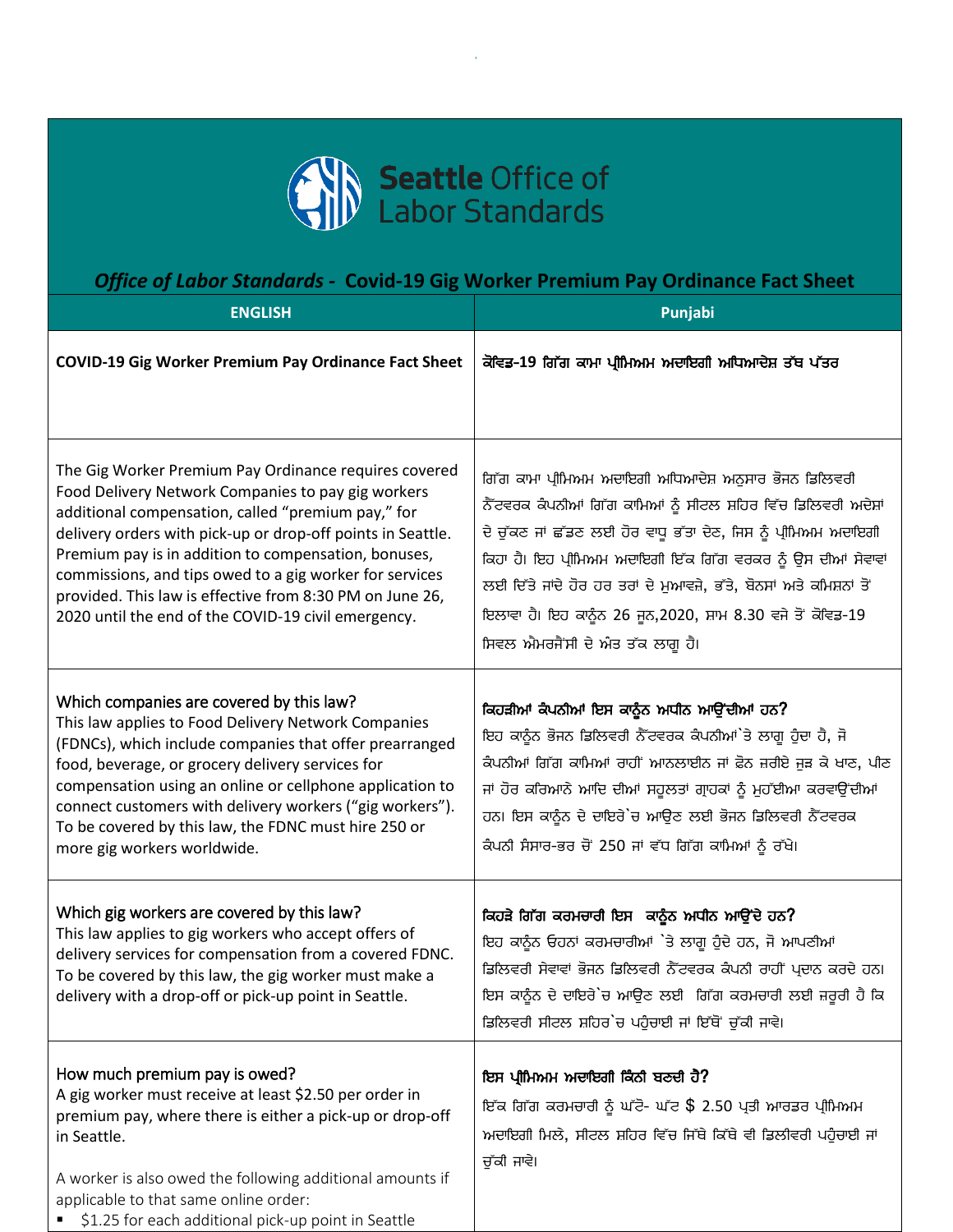| \$1.25 for each additional drop-off point in Seattle                                                                                                                                                                                                                                                                                                                                                                                                                                                                   | ਜੇ ਉਸੇ ਆਨਲਾਈਨ ਆਰਡਰ `ਤੇ ਇਹ ਲਾਗੂ ਹੁੰਦਾ ਹੈ ਤਾਂ ਇੱਕ ਗਿੱਗ<br>ਕਰਮਚਾਰੀ ਲਈ ਹੋਰ ਰਕਮ ਇਸ ਤਰ੍ਹਾਂ ਬਣਦੀ ਹੈ:<br>ਸੀਟਲ ਸ਼ਹਿਰ ਵਿੱਚ ਹਰ ਇੱਕ ਅਧਿਕ ਆਰਡਰ ਚੁੱਕਣ ਲਈ \$<br>1.25<br>ਸੀਟਲ ਸ਼ਹਿਰ ਵਿੱਚ ਹਰ ਇੱਕ ਅਧਿਕ ਆਰਡਰ ਪਹੁੰਚਾਣ ਲਈ \$<br>1.25                                                                                                                                                                                                                                                                                                                                |
|------------------------------------------------------------------------------------------------------------------------------------------------------------------------------------------------------------------------------------------------------------------------------------------------------------------------------------------------------------------------------------------------------------------------------------------------------------------------------------------------------------------------|------------------------------------------------------------------------------------------------------------------------------------------------------------------------------------------------------------------------------------------------------------------------------------------------------------------------------------------------------------------------------------------------------------------------------------------------------------------------------------------------------------------------------------------------|
| Food Delivery Network Companies must:<br>Pay premium pay at the same time compensation is<br>provided for the rest of the online order<br>Identify which orders qualified for premium pay<br>Separately itemize premium pay from other<br>compensation<br>Provide workers with individual, written notice of the<br>rights granted by this law, including the right to be free<br>from retaliation. Notice must be made by phone<br>application or online web portal, in English and the<br>worker's primary language. | ਭੋਜਨ ਡਿਲਿਵਰੀ ਨੈੱਟਵਰਕ ਕੈਪਨੀ ਲਈ ਲਾਜ਼ਮੀ ਹੈ ਕਿ:<br>ਪ੍ਰੀਮਿਅਮ ਅਦਾਇਗੀ ਉਸੇ ਵਕਤ ਹੋਵੇ ਜਦੋਂ ਆਨਲਾਈਨ ਆਰਡਰ<br>ਲਈ ਕਾਮੇ ਨੂੰ ਮੁਆਵਜ਼ੇ ਦਾ ਭੁਗਤਾਨ ਕੀਤਾ ਜਾਂਦਾ ਹੈ।<br>ਪਛਾਣੋ ਕਿਹੜੇ ਆਨਲਾਈਨ ਆਰਡਰਾਂ ਲਈ ਪ੍ਰੀਮਿਅਮ ਅਦਾਇਗੀ<br>ਯੋਗ ਹੈ।<br>ਪ੍ਰੀਮਿਅਮ ਅਦਾਇਗੀ ਨੂੰ ਹੋਰ ਹਰ ਤਰ੍ਹਾਂ ਦੇ ਮੁਆਵਜ਼ੇ ਤੋਂ ਵੱਖਰਾ<br>ਕਰੋ।<br>ਕਾਮਿਆਂ ਨੂੰ ਵਿਅਕਤੀਗਤ ਤੌਰ`ਤੇ ਇਸ ਕਾਨੂੰਨ ਤਹਿਤ ਮਿਲੇ<br>ਅਧਿਕਾਰਾਂ ਬਾਰੇ ਲਿਖਤੀ ਨੋਟਿਸ ਪ੍ਰਦਾਨ ਕਰੋ, ਜਿਸ ਵਿੱਚ<br>ਪ੍ਰਤੀਕਰਮ ਦੀ ਖੁੱਲ ਦਾ ਅਧਿਕਾਰ ਵੀ ਸ਼ਾਮਲ ਹੈ। ਨੋਟਿਸ ਅੰਗਰੇਜ਼ੀ<br>ਅਤੇ ਕਰਮਚਾਰੀ ਦੀ ਮੁੱਢਲੀ ਭਾਸ਼ਾ ਵਿੱਚ ਫ਼ੋਨ ਐਪਲੀਕੇਸ਼ਨ ਜਾਂ<br>ਆਨਲਾਈਨ ਪੋਰਟਲ ਰਾਹੀਂ ਮੁਹੱਈਆ ਕਰਵਾਉਣਾ ਲਾਜ਼ਮੀ ਹੈ। |
| <b>Consumer &amp; Gig Worker Protections</b><br>Companies are prohibited from taking these actions, if they<br>are taken as a result of this law going into effect:<br>Reducing or modifying service areas in Seattle<br>Reducing a worker's compensation<br>٠<br>Limiting a worker's earning capacity<br>Adding customer charges to grocery orders                                                                                                                                                                    | ਗ੍ਰਾਹਕ ਅਤੇ ਗਿੱਗ ਕਰਮੀ ਸੁਰੱਖਿਆਵਾਂ<br>ਇਸ ਕਾਨੂੰਨ ਦੇ ਲਾਗੂ ਹੋਣ ਦੇ ਨਤੀਜੇ ਵਜੋਂ, ਕੰਪਨੀਆਂ ਲਈ ਇਹਨਾਂ ਕਾਰਵਾਈਆਂ<br>`ਤੇ ਪਾਬੰਦੀ ਹੈ<br>ਸੀਟਲ ਵਿੱਚ ਸੇਵਾ ਖੇਤਰ ਵਿੱਚ ਘਟੋੌਤੀ ਜਾਂ ਸੋਧ ਕਰਨੀ।<br>ਕਰਮਚਾਰੀ ਦੇ ਮੁਆਵਜ਼ੇ ਦੀ ਘਟੋੌਤੀ।<br>ਕਰਮਚਾਰੀ ਦੀ ਕਮਾਈ ਸਮਰੱਥਾ ਦੀ ਸੀਮਾ ਤੈਅ ਕਰਨੀ।<br>ਗ੍ਰਾਹਕ ਲਈ ਕਰਿਆਨੇ ਦੇ ਆਰਡਰਾਂ ਦੇ ਖ਼ਰਚ`ਚ ਵਾਧਾ।                                                                                                                                                                                                                                                 |
| SEATTLE OFFICE OF LABOR STANDARDS                                                                                                                                                                                                                                                                                                                                                                                                                                                                                      | ਮਜ਼ਦੂਰ ਮਿਆਰਾਂ ਦਾ ਸੀਟਲ ਦਫ਼ਤਰ                                                                                                                                                                                                                                                                                                                                                                                                                                                                                                                    |
| Our mission is to advance labor standards through<br>thoughtful community and business engagement, strategic<br>enforcement, and innovative policy development, with a<br>commitment to race and social justice.                                                                                                                                                                                                                                                                                                       | ਸਾਡਾ ਉਦੇਸ਼ ਵਿਚਾਰਸ਼ੀਲ ਭਾਈਚਾਰੇ, ਕਾਰੋਬਾਰੀ ਰੁਝੇਵਿਆਂ, ਰਣਨੀਤਕ ਲਾਗੂਕਰਨ<br>ਅਤੇ ਨਵੀਨਤਨ ਨੀਤੀ ਵਿਕਾਸ ਰਾਹੀਂ ਜਾਤੀ ਅਤੇ ਸਮਾਜਿਕ ਨਿਆਂ ਲਈ<br>ਵਚਨਵੱਧਤਾ ਨਾਲ ਮਜ਼ਦੂਰ ਮਿਆਰਾਂ ਨੂੰ ਅੱਗੇ ਵਧਾਉਣਾ ਹੈ।                                                                                                                                                                                                                                                                                                                                                                       |